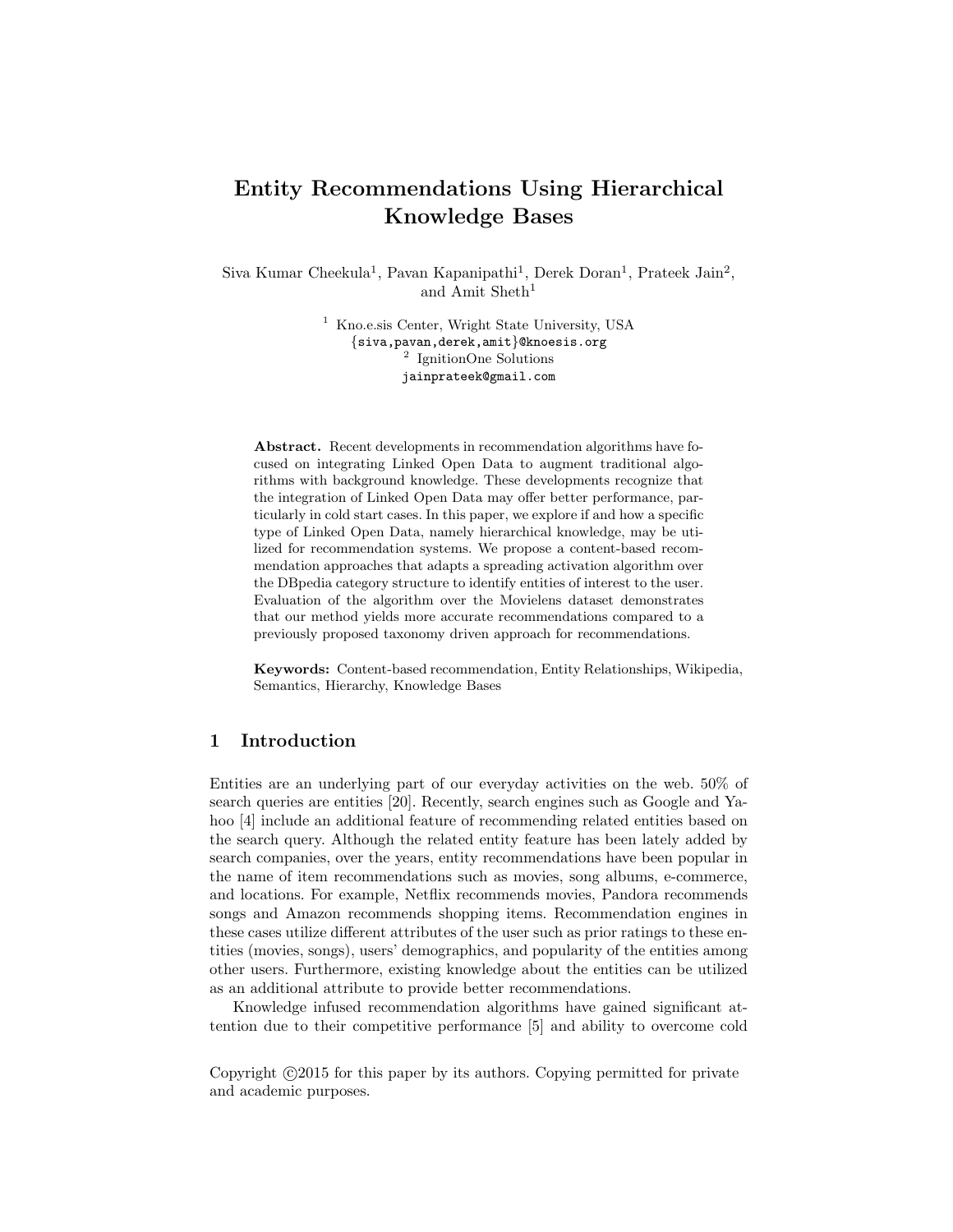start challenge [15, 23]. Although many researchers are pursuing this area of research, utilizing knowledge bases for recommendations is still largely unexplored and holds the potential of improving entity recommendation algorithms [5, 15]. Considering this line of thought, in this work, we intent to explore hierarchical knowledge derived from crowd sourced knowledge bases for recommendations. Our approach is content based and adapts the spreading activation algorithm on the pruned DBpedia [1] category structure to identify personalized entities as recommendations.

Memory in human brain has been argued to be organized as a hierarchical structure [14]. However, this theory has not been enough explored by researchers to understand users on the web. Some who have explored this area have exploited hierarchical structure that are either manually created [25] or automatically created [24] from the descriptions of the items. Creating taxonomies manually is a tedious and time intensive process whereas automatically creating them using the descriptions of items might lack coverage due to their short descriptions. In this context, we believe that DBpedia's category structure extracted from crowd sourced Wikipedia overcomes the above mentioned drawbacks. Especially, since Wikipedia is crowd sourced, the domain coverage is significantly better. We utilize an automatically pruned hierarchy from DBpedia for recommendations.

In this paper, we introduce a novel approach that utilizes hierarchical structure from DBpedia for entity recommendation. The content-based approach transforms the DBpedia category structure into a taxonomy, and utilizes an adaptation of the spreading activation algorithm [21] to assign values to categories in the taxonomy based on the explicit ratings provided by the user. These scores of the categories are disseminated back to the unrated entities. The score gained by an entity correspond to the degree to which it should be recommended to a user. We evaluate using the Movielens dataset and show that our approach performs better than previous work that proposed a taxonomy driven approach for recommendations.

The rest of the paper is organized as follows: In Section 2 we detail the related work. Section 3 describes our approach, followed by evaluation in Section 4. Section 5 concludes with our thoughts on future work.

## 2 Related Work

Recommendation systems is a popular area of research [5, 15]. The systems focus on recommending music [2, 18], books [8], items in e-commerce shops [25], and movies [9, 17]. These systems may be classified into three different types, namely (1) content-based, where prior ratings of a user and her demographic information may be considered;  $[9, 13]$ ;  $(2)$  collaborative, where the popularity and ratings of entities from similar or affiliated other users are considered [6]; and (3) hybrid, which is a mix of both content-based and collaborative [11]. Content-based approaches focus on the individuality of a user in submitting recommendations, making them more transparent and amenable to overcoming the cold start problem [15, 23].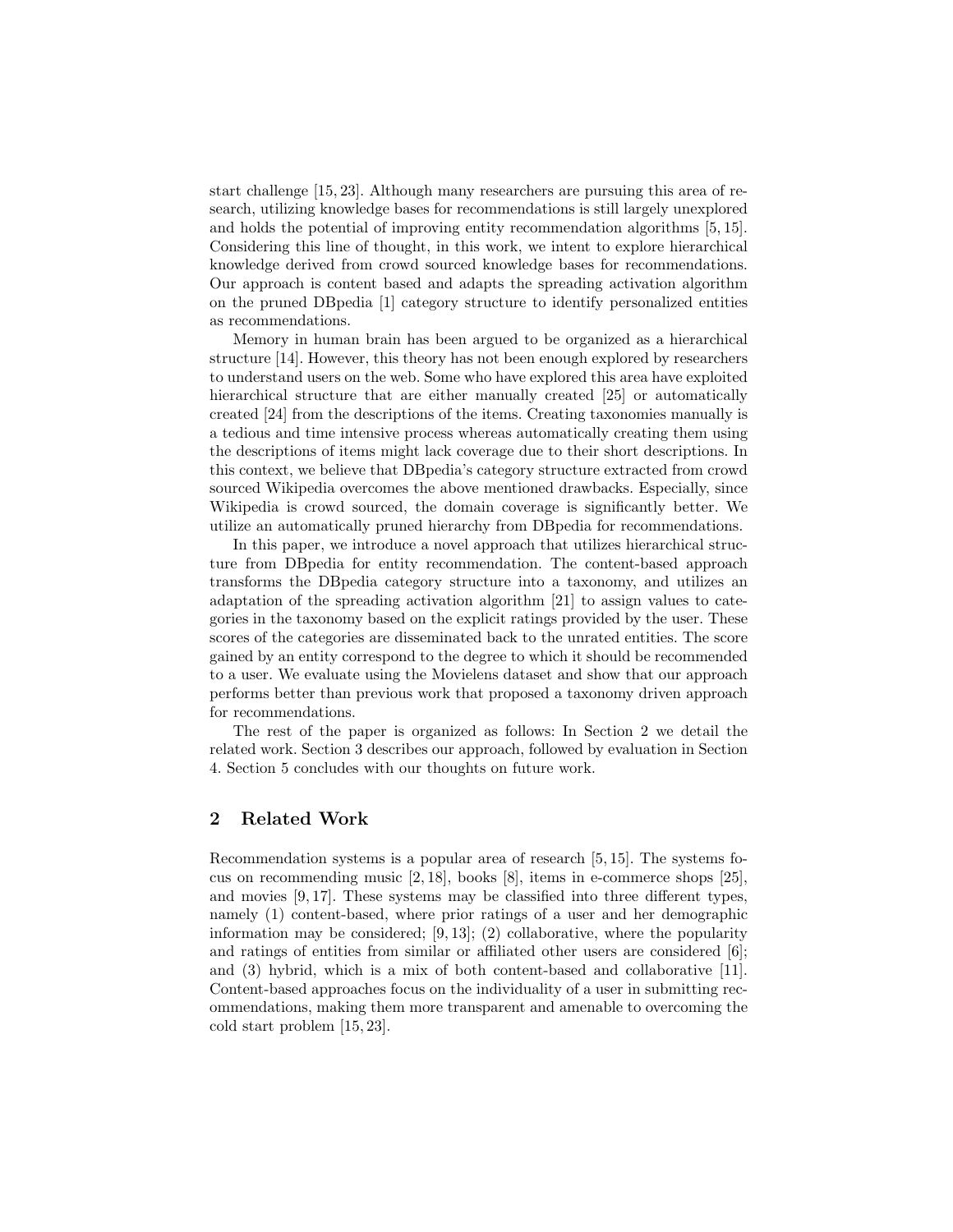Although we have explored just the hierarchical knowledge, broadly our work is considered as a recommendation algorithm that utilizes Linked Open Data. Other recommendation techniques that use Linked Open Data have utilized all types of relationships for recommendations [9, 18, 17]. Passant in his work [18], recommends entities based on its "linked data semantic distance (LDSD)" from other explicitly rated entities of the user. The LDSD does not restrict any property in the DBpedia graph and considers the DBpedia as an undirected graph. In [9], Di Noia et al. have harnessed DBpedia in order to recommend movies based on the content of the user. Similar to Passant's work, Di Noia et al. also utilize all the properties of DBpedia and introduce a function that measure the similarity between the entity to be recommended and the entity rated by the users. Ostuni et al. [17] present a hybrid recommendation system, named Sprank, that utilize both neighborhood users ratings and the users' explicit ratings for recommendations. They create a bipartite graph between users and entities (rated and unrated) of length 4 from DBpedia. From the analysis of the paths, path-based features are extracted. Then they apply a learning to rank algorithm to recommend the most relevant items to the user. From these approaches it is hard to analyze the value created by each property on Linked Open Data for recommendations. We, on the other hand, have tried to explore different features of hierarchical relationships on DBpedia to improve recommendation algorithm.

The integration of hierarchical knowledge in recommendation is becoming an emerging area of interest [11, 16, 24, 25]. However, the taxonomies considered are either manually created [25] or are automatically derived from the content descriptions of the items [24]. In our work, we instead use a hierarchical structure in Wikipedia (DBpedia), which is a large crowdsourced taxonomy, for recommendation. Most of the approaches are hybrid and utilize latent factor models in order to accomplish the goal of recommendations. However, although Ziegler et al. [25] utilize a complete different taxonomy (Amazon's book taxonomy) for evaluation, their approach can be perceived as an adaptation of spreading activation algorithm. Their approach can be clearly distinguished into contentbased and collaborative parts. In this work, we evaluate our work against the content-based part of Zeiegler's work as the baseline for comparison.

### 3 Approach

Our algorithm recommends entities given entity ratings in the following steps, as illustrated in Figure 1:

- Preprocessing DBpedia Category Graph: In a one time preprocessing step, the DBpedia category graph is transformed into a taxonomic structure with multiple inheritance.
- Determining Interest Categories: Explicit ratings of entities, provided by a user as input to the algorithm, is spread to the corresponding categories of the DBpedia taxonomy by adapting a spreading activation algorithm. The categories in the taxonomy are scored reflecting the degree of user's interest.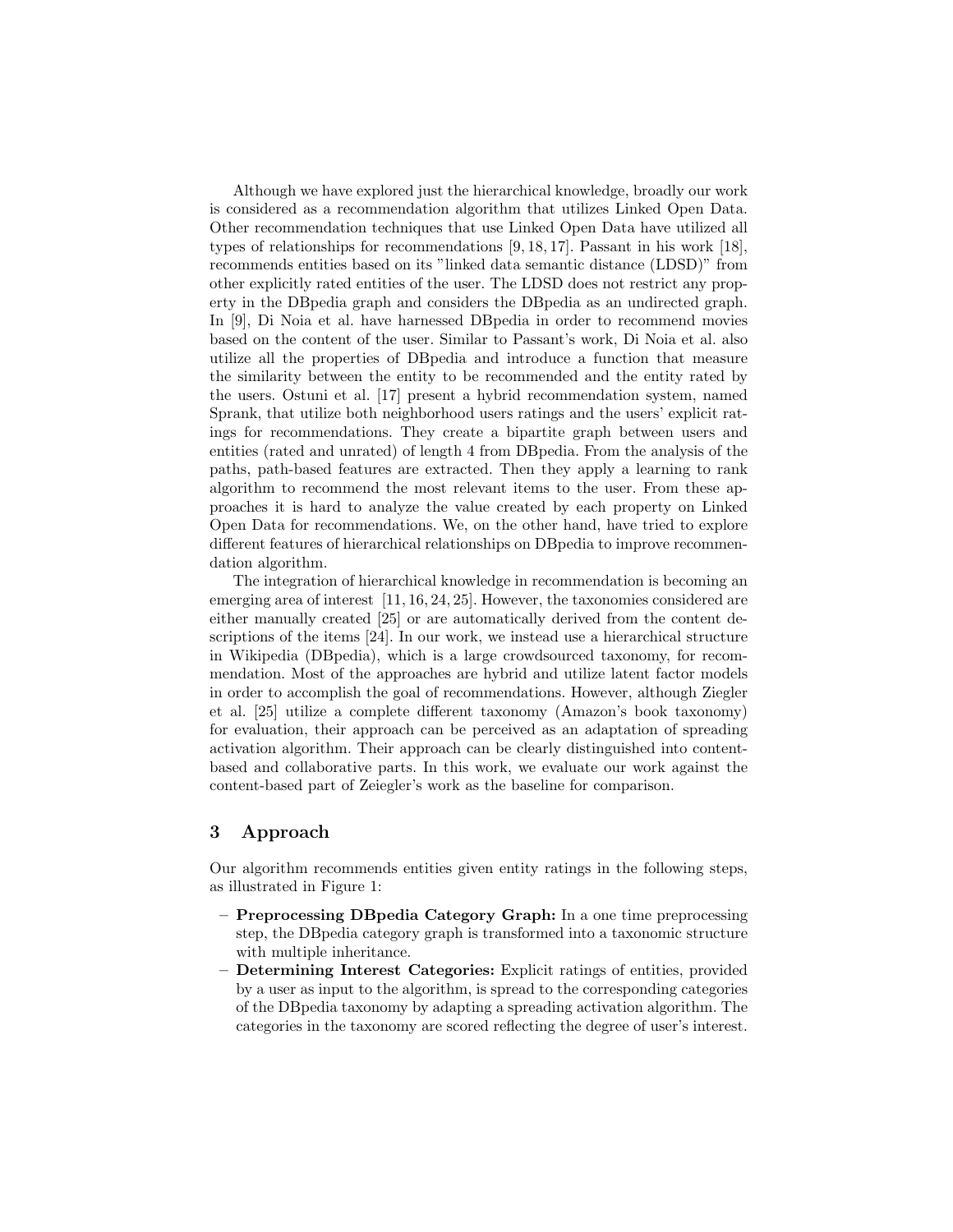– Recommending Entities: The score of the categories from the previous step is again spread to the unrated entities in the taxonomy. The highest scored entities are recommended to the user.



Fig. 1. Approach for recommending entities from DBpedia Category Graph

We next detail the operation of these three steps.

### 3.1 Preprocessing DBpedia Category Graph

Wikipedia, a collaborative encyclopedia, is a source of not only human readable knowledge but also semi-structured knowledge that is leveraged by a variety of applications. This semi-structured data is the wikilinks added to Wikipedia articles by users. For example, wikilinks on the Albert Einstein <sup>3</sup> Wikipedia page includes an infobox with information such as birth date, profession, death date, and awards. The semi-structured information across Wikipedia has been extracted and transformed into a structured RDF format as DBpedia [1], which is one of the most popular datasets on Linked Open Data<sup>4</sup> [3]. DB pedia therefore can be thought of as a highly structured form of Wikipedia. It has been principally utilized to infuse knowledge for tasks such as semantic similarity [22], and recommendations [2, 17, 18].

A curse of Wikipedia (and hence DBpedia) as a collaborative system is that its category structure is not organized as a formal taxonomy. This is because users are allowed to link any Wikipedia category as a category of an entity, without regard to whether the categorical relationship is reasonable. If such

 $^3$  http://en.wikipedia.org/wiki/Albert\_Einstein

 $^4$  http://lod-cloud.net/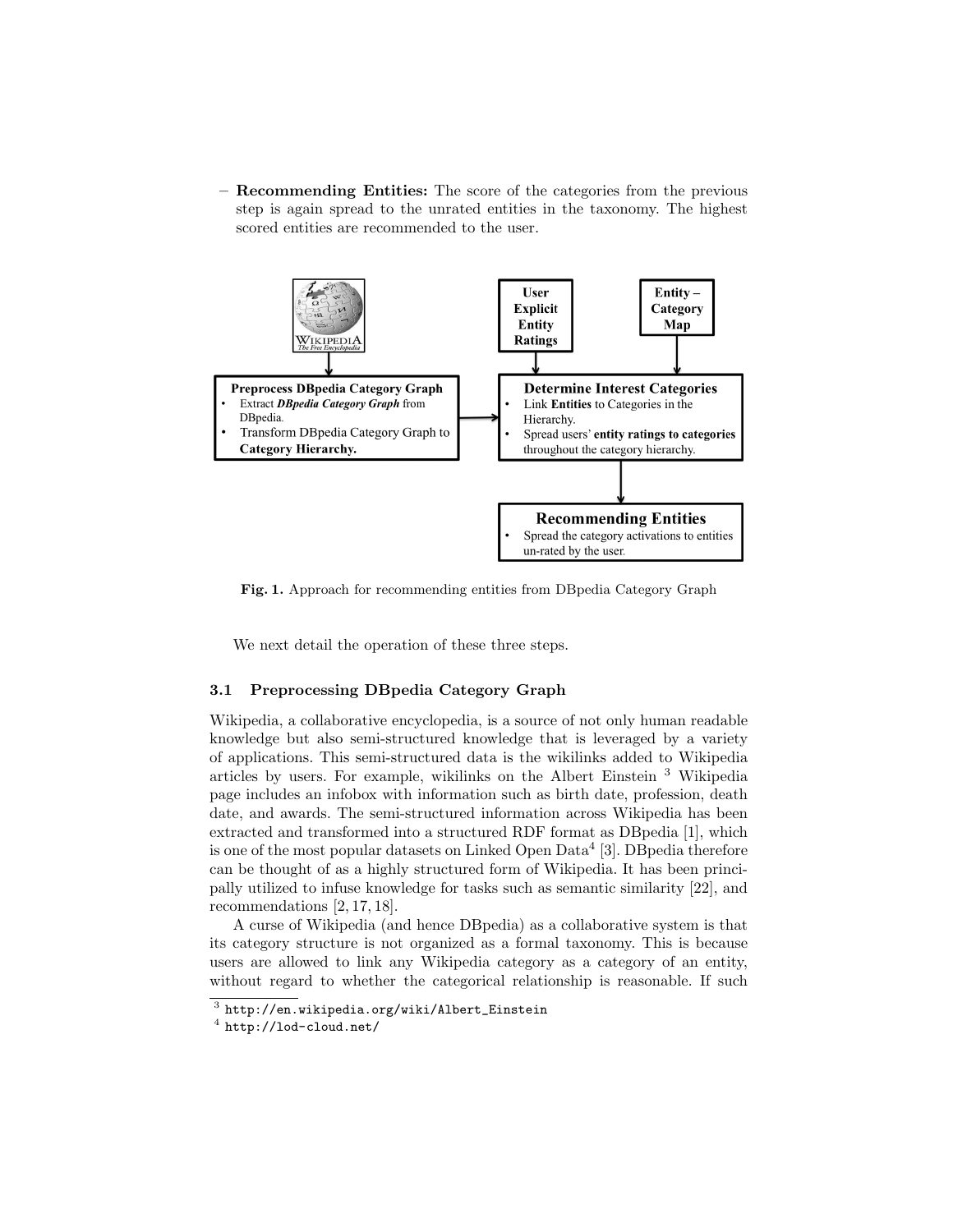a hierarchy could be extracted from DBpedia, however, it could be invaluable for entity recommendations. For example, if we can determine that a user is interested in *category:films by james cameron*<sup>5</sup> and *category:horror films*<sup>6</sup>, it would be reasonable to recommend entities that are children of both categories (namely, horror movies by James Cameron to the user).

We followed our previous approach [12] to infer the hierarchical structure of DBpedia category graph. The process can be summarized as follows:

- 1. All DBpedia categories corresponding to Wikipedia administrative categories<sup>7</sup> are removed based on a keyword set [19];
- 2. Select "Category:Main Topic Classification", which subsumes more than 98% of the categories, as the root node of the taxonomy.
- 3. Determine the abstract level of each category based on its shortest path length to the root node. Our intuition is that, the closer the category is to the root category, the more abstract it is. Hence, we assigned hierarchical levels that reflected its shortest distance to the root category.
- 4. Remove all the edges in the category graph that limit the DBpedia category graph from being structured as a taxonomy (e.g, remove all directed edges pointing to an entity that is more abstract than its source node).

#### 3.2 Determining Interest Categories

In this work, the Spreading Activation theory is used to assign appropriate scores for the categories in the DBpedia category taxonomy. With an assumption that human memory is represented as semantic network of concepts [21], spreading activation algorithms spread scores of initially activated concepts to its neighboring concepts in the semantic network. The semantic network is formally a network data structures consisting of nodes connected by edges. The spreading of scores is controlled by an application dependent activation function. In order to simulate the human memory, the activation function usually includes a decay factor that decays the scores as and when the activation is performed for nodes farther from the initially activated nodes. Formally, a simple activation function is as follows:

$$
A_i = \sum_{j \in C(i)} A_j \times W_{ij} \times D \tag{1}
$$

where *i* is the node to be activated,  $A_i$  is the activation value of node *i*,  $C(i)$ is the set of activated child nodes of  $i, W_{ij}$  is the weight of the edge connecting  $i$  and  $j$ , and  $D$  is a decay factor.

We first determine the scores for each of the categories in the taxonomy by adapting the spreading activation algorithm. The user's explicit ratings of entities are used as an initial assignment to find the categories of importance.

 $^5$ http://en.wikipedia.org/wiki/Category:Films\_directed\_by\_James\_Cameron

 $^6$  http://en.wikipedia.org/wiki/Category:Horror\_films

 $^7$  http://en.wikipedia.org/wiki/Category:Wikipedia\_administration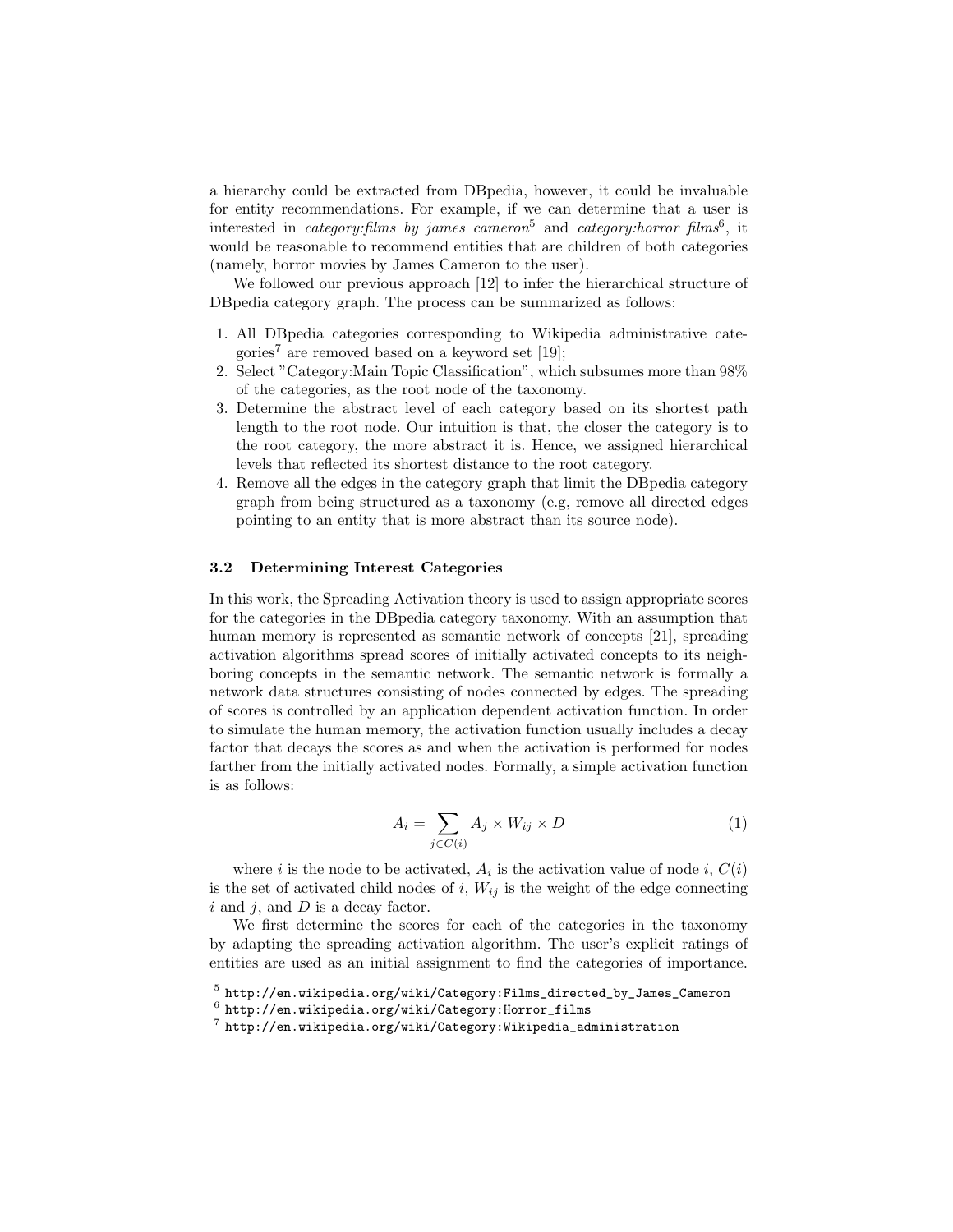Although explicit ratings for entities are generally available, finding the mappings of these entities to a DBpedia category is a challenging task. We instead utilize an existing Movielens dataset [10] that was already mapped to DBpedia by Di Noia et.al. [9]. Entities from the Movielens dataset therefore correspond to the leaf nodes of the taxonomy. Edges associated with an entity may point to categories at different levels in the taxonomy. For example, the film Die Hard is associated with categories English Language Films, 1988 Films, American Action Films, Terrorism in Fiction and Films directed by John McTiernan which are at different hierarchical levels depending on their distance from the root node. Since we have the entities that the user has rated linked to the taxonomy, they can serve as source nodes for a spreading activation function. Based on experiments carried out in our prior work [12], we consider the following two spreading activation functions:

– Bell Log - This activation function normalizes the scores based on the number of subcategories in the next hierarchical level. This is introduced to counter the uneven distribution of nodes at the hierarchical levels in the taxonomy. Bell log performs a log normalization of the count. The activation function is shown below.

$$
A_i = FL_i \times \sum_{j \in C(i)} A_j \tag{2}
$$

where  $FL_i = \frac{1}{log(nodes_{h_i+1})}$ ,  $h_i$  is the hierarchical level of i, and nodes<sub>l</sub> is the number of nodes at hierarchical level l.

– Intersect booster - This activation function adds additional score to categories that are the common ancestors of multiple initially activated entities (i.e. the user's explicitly rated entities). This parameter has shown potential in scoring the best categories of interest in our previous work [12]. It is given by:

$$
A_i = FL_i \times B_i \times \sum_{j \in C(i)} A_j \tag{3}
$$

where  $FL_i$  is the bell log normalization, and  $B_i = \frac{ExplicitEntities_i}{Max(ExplicitEntities_{child_i})}$ ,  $ExplicitEntities_i$  is the number of entities explicitly rated by users and are activating category *i*. The denominator  $Max(ExplicitEntities_{child_i})$  is the maximum of the explicitly rated entities that have activated one of the immediate subcategory of category i.

#### 3.3 Recommending Entities

The spreading activation functions discussed above are used to score each categories in the taxonomy based on the degree of users' interest. We subsequently use these scores to make recommendations for a user by *spreading back these* scores to all of the unrated entities living at the bottom of the hierarchy. We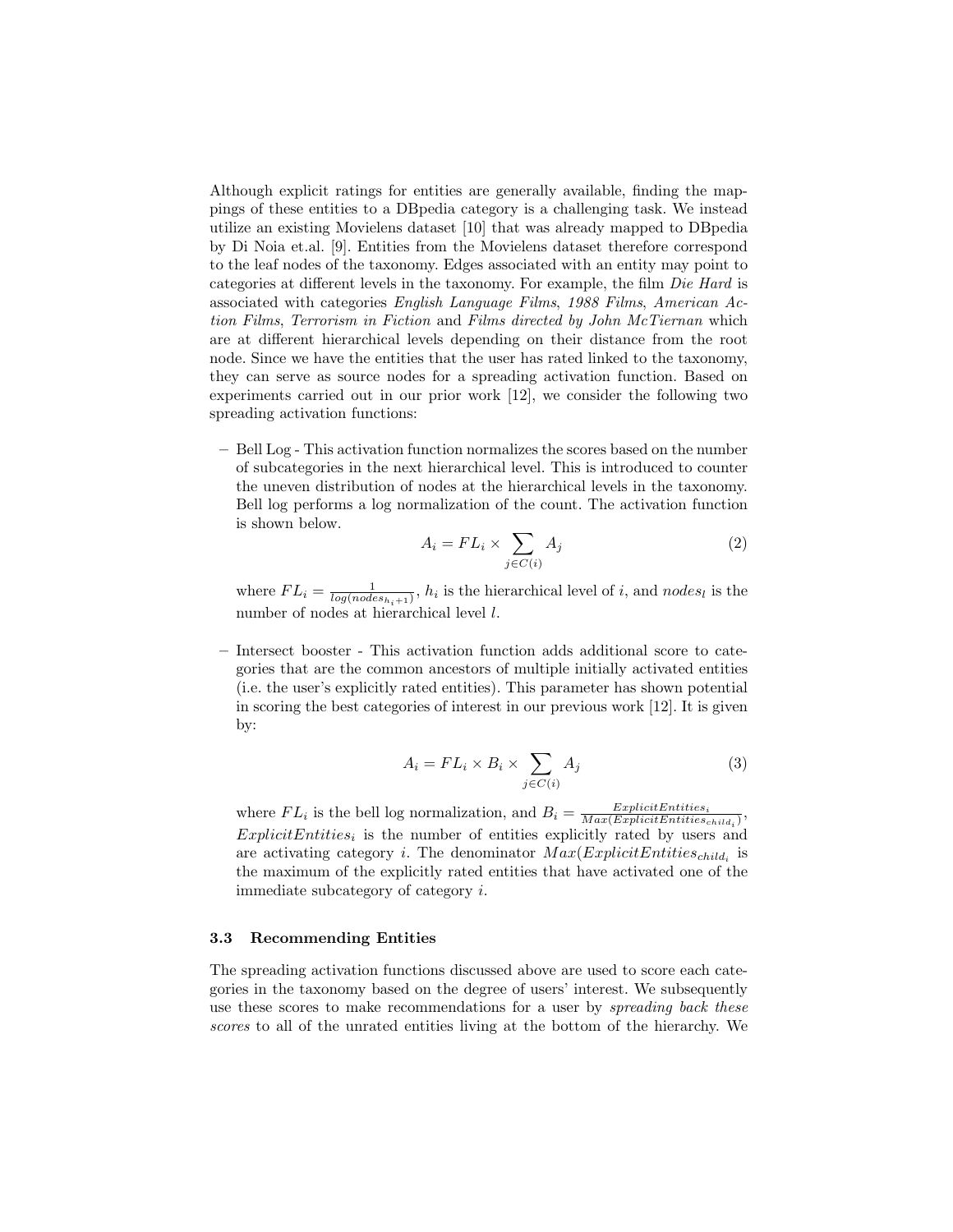term this operation as a reverse spreading. It is important to note that the reverse spreading is just one level deep, i.e. we spread the activation values of categories only to the entities that are just directly below it in the taxonomy. This is because, in Section 3.2, we utilized different activation functions to score the most relevant categories of user interests in the taxonomy. In doing so, we expect the output of the previous step to be normalized interest scores for each category. Hence, if a category at hierarchical level 5 is scored higher than one of its subcategory at hierarchical level 6, then it is assured that our approach terms the category at hierarchical level 5 to be more important to the user.

We initially experiment with a simple reverse spreading activation function where the scores of the parents i.e. categories in the hierarchy of each entity is summed up:

$$
A_i = \sum_{j \in N(i)} A_j \tag{4}
$$

Where  $N(i)$  is the set of category nodes associated with entity i in the taxonomy. A challenge with 4 is that some categories have a larger number of entities, in which case a large number of entities may be scored significantly higher just due to one single category. Hence, we normalize the scores based on the number of entities (outdegree) subsumed by the category. It is important to note that, a category can subsume either an entity or other subcategories, hence two types of edges exist. In this activation function, we only consider the edges that link to an entity from the corresponding category for the outdegree. This updated reverse activation function is thus given as:

$$
A_i = \sum_{j \in N(i)} \frac{A_j}{Outdegree(j)_{entity}} \tag{5}
$$

where  $Outdegree(j)_{entity}$  is the number of entities directly associated with category j.

Another challenge with both of these reverse activation functions is the identical spreading of a node's value to all of its child nodes. Hence, all categories are treated with similar importance to an entity. In contrast, the Wikipedia has a convention that suggests its users in ordering categories to articles  $8$ . The convention states that the categories of a particular entity should be in order of its significance to the entity. For example, the categories for the Wikipedia article Cincinatti Reds are Major League Baseball teams, Sports in Cincinnati, Ohio, and Sports clubs established in 1882. These categories are ordered as they are listed, implying that *Category:Major League Baseball Team* is the most significant category of Cincinnati Reds than the rest. As the intuition behind this suggestion certainly makes the reasonable categorization, it is important to accommodate it in our algorithm. Therefore we introduce a parameter, which is the priority of the category to the entity. The priority is the rank of the category in order, hence we multiply the activation value with its inverse:

 $^8$  http://en.wikipedia.org/wiki/Wikipedia:Categorization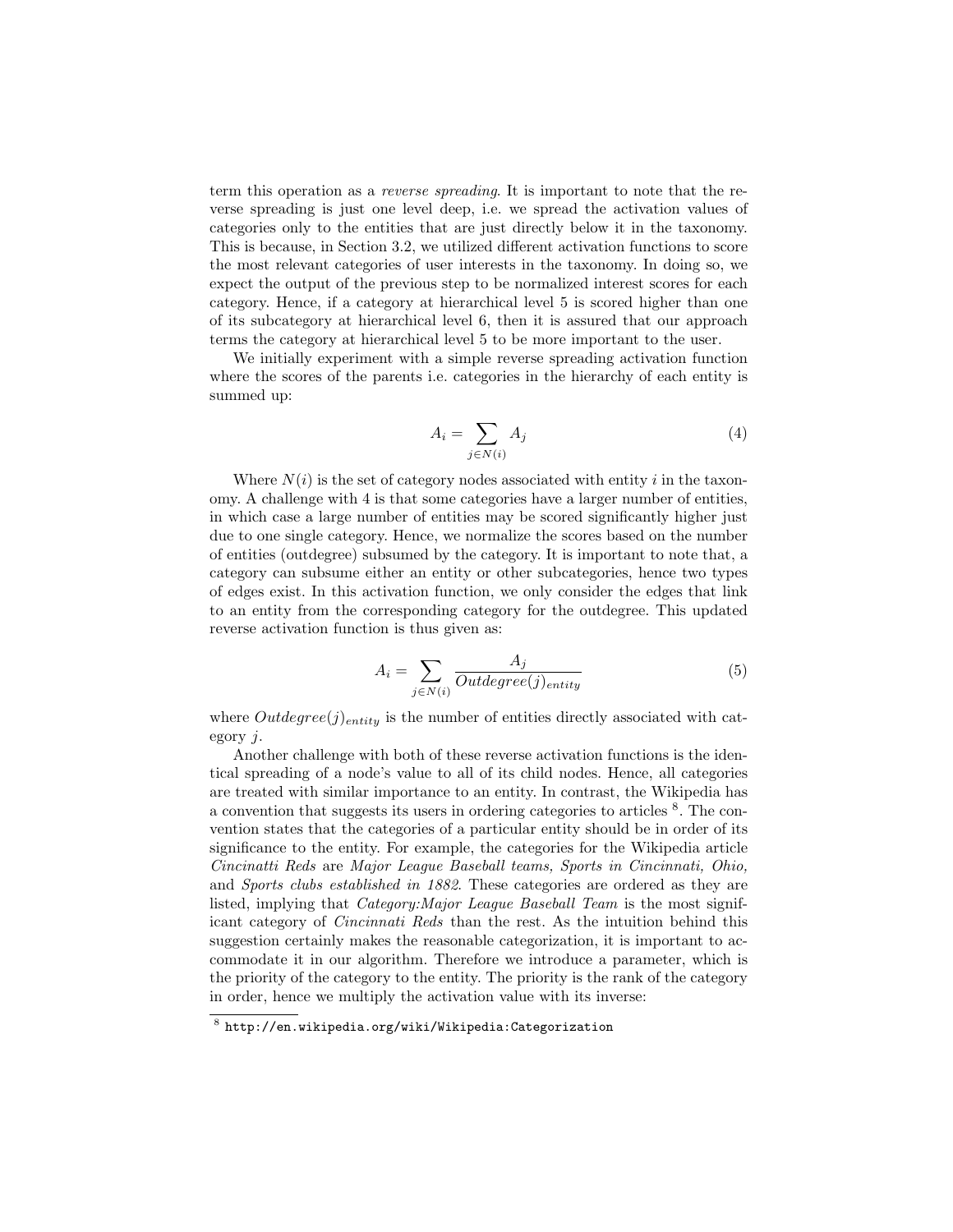$$
A_i = \sum_{j \in N(i)} \frac{A_j}{Outdegree(j)_{entity} \times P_{ij}}
$$
(6)

where  $P_{ij}$  is the priority rank of category j to entity i.

## 4 Evaluation

This section describes the evaluation of our recommendation approach against a baseline method. As our approach aims at determining the most relevant entities of interest to a user, we measure the quality of the approach as the capability of listing the most interesting entities in the top ranks of the predicted entities. In the following sections, we first present the details of the dataset, then the evaluation approach and finally discuss the results.

#### 4.1 Dataset

We considered the data set by Movielens [10] which is widely used for recommendation systems evaluation. The Movielens data set consists of 1,000,209 ratings for 3,883 movies by 6,040 users. As our algorithm is based on DBpedia, it is necessary for each movie in the Movielens dataset to have a corresponding entity/resource in DBpedia. Hence, we utilize the mappings open sourced by Di Noia et al. [9] that maps movies in the dataset to an appropriate DBpedia resource. The mappings contain 3,148 movies out of 3,883 total movies in the dataset. Since we are a content-based approach, sparse data (users who have rated very few movies), significantly impacts the recommendation performance  $[5]$ . Hence, similar to  $[9, 17]$  we eliminated users who has ratings for less than 20 movies. After these filtering steps, our data set contains 3,148 movies rated by 5,886 users with approximately 0.9M ratings.

#### 4.2 Baseline approach

A similar adaptation of spreading activation theory on taxonomies has been presented by Zeigler et al. [25]. This work presents a hybrid approach that applies spreading activation theory on a hand crafted taxonomy. Similar to our approach it also utilizes a normalized activation function<sup>9</sup> to score the categories of interest for each user. The output of this step is a vector of categories for each user  $v_u$ . Next, they perform the similar spreading for each item to be recommended resulting in a vector of categories  $v_i$ . Content-based recommendation for a user u finds the pearson correlation between the vector of each item i,  $v_i$  and  $v_u$ (vector representing the user). This is termed as the product proximity. In order to make a fair comparison of content based recommendations, we ignore the user proximity of Ziegler et al. [25], which is the collaborative part of the algorithm.

<sup>9</sup> More details of the activation function used is in [25].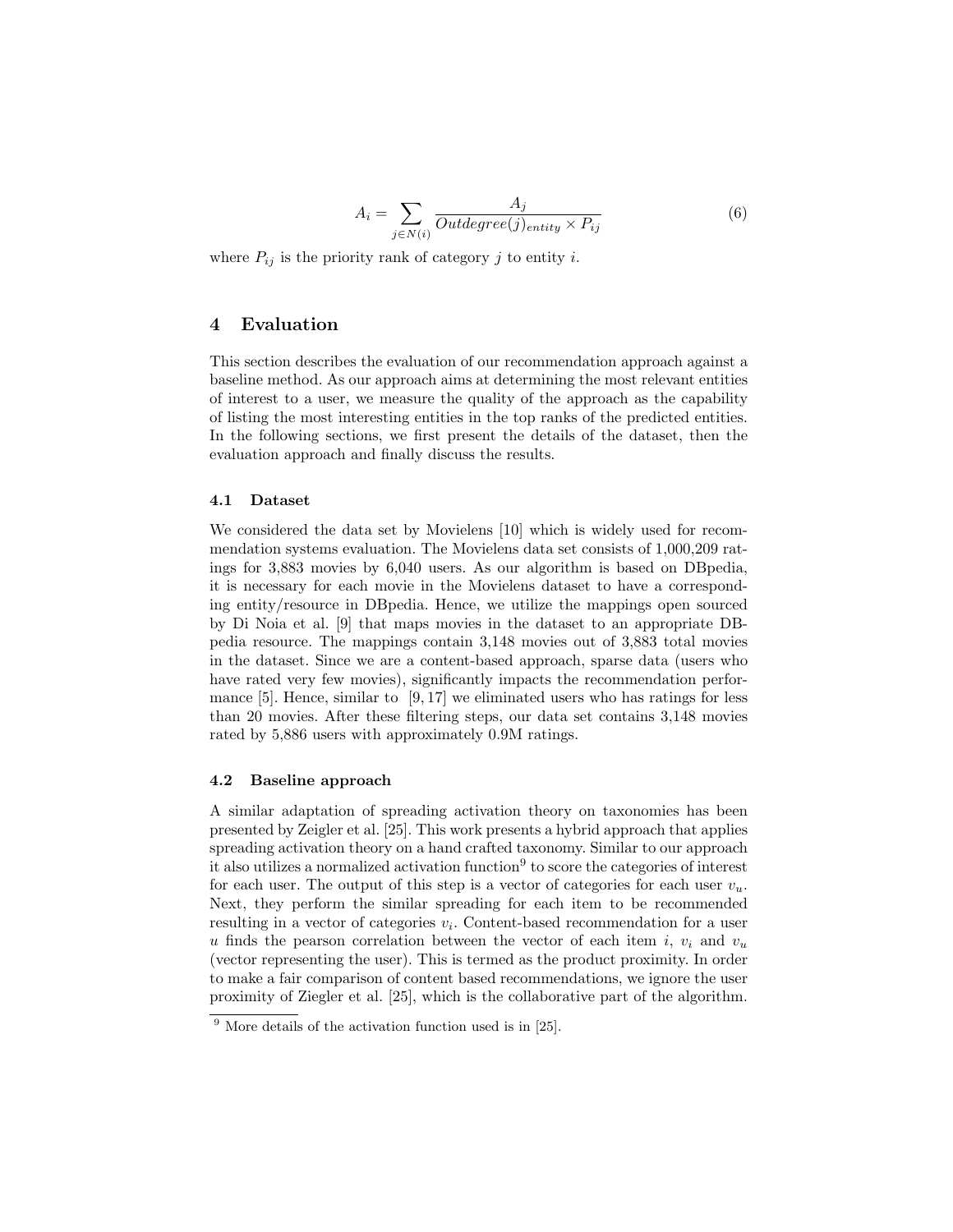#### 4.3 Evaluation Approach

Recommendation system which predicts the user ratings for an entity are evaluated using the error metrics(such as RMSE, MAE). However, Cremonesi et al. [7] has argued that the recommender system which focuses on retrieving the most relevant entities should be evaluated by means of accuracy metrics and not error metrics. Hence, in this work, we implemented the evaluation approach proposed by Cremonesi et al. to assess the performance of personalized, contentbased, movie recommendations of our approach against the baseline explained in Section 4.2. The evaluation approach is as follows:

After applying the filtering discussed in Section 4.1 on the original Movielens data set, we randomly selected 1.4% of the entire data set and used it as test set  $T(|T| = 9805)$ . The remaining  $98.6\%$  items are used as training set M. For each of the test item  $i$  with 5-stars in  $T$ , we performed the following.

- We randomly select the 1,000 items unrated by the user with an assumption that those were uninteresting to her.
- $-$  A ranked list of 1,001 items (i.e. 1,000 unrated plus the test item i) is formed by our algorithm.
- Then, we evaluate by picking the top  $N$  items. If the test item  $i$  is in the top N list, we have a hit, or a miss otherwise.

The probability of hit increases as  $N$  increases. We consider recall as the ratio of total hits and the size of the 5\* test items from T. The set of 5\* test items in test set T are denoted by K. Formally, recall is as follows:

$$
recall(N) = \frac{\#Hits}{|K|} \tag{7}
$$

### 4.4 Results

|                  |       |      | Summing Degree Norm Priority Degree |
|------------------|-------|------|-------------------------------------|
| BellLog          | 0.15  | 0.18 | 0.21                                |
| BellLogIntersect | 0.09  | 0.20 | 0.24                                |
| BaseLine         | 0.002 |      |                                     |

Table 1. Recall at Top 20 recommendation evaluation of various spreading and reverse spreading functions.

In Table 1, we report the recall at top 20 achieved on the Movielens dataset. Each cell represents the recall of the spreading (row) and reverse spreading functions (column) we described in 3. The final row of the Table 1 shows the results using the baseline approach. It is evident that all the variations of our approach beats the baseline. Plausible reasons for the poor performance of the baseline, based on our analysis of the results are: (1) it scores abstract categories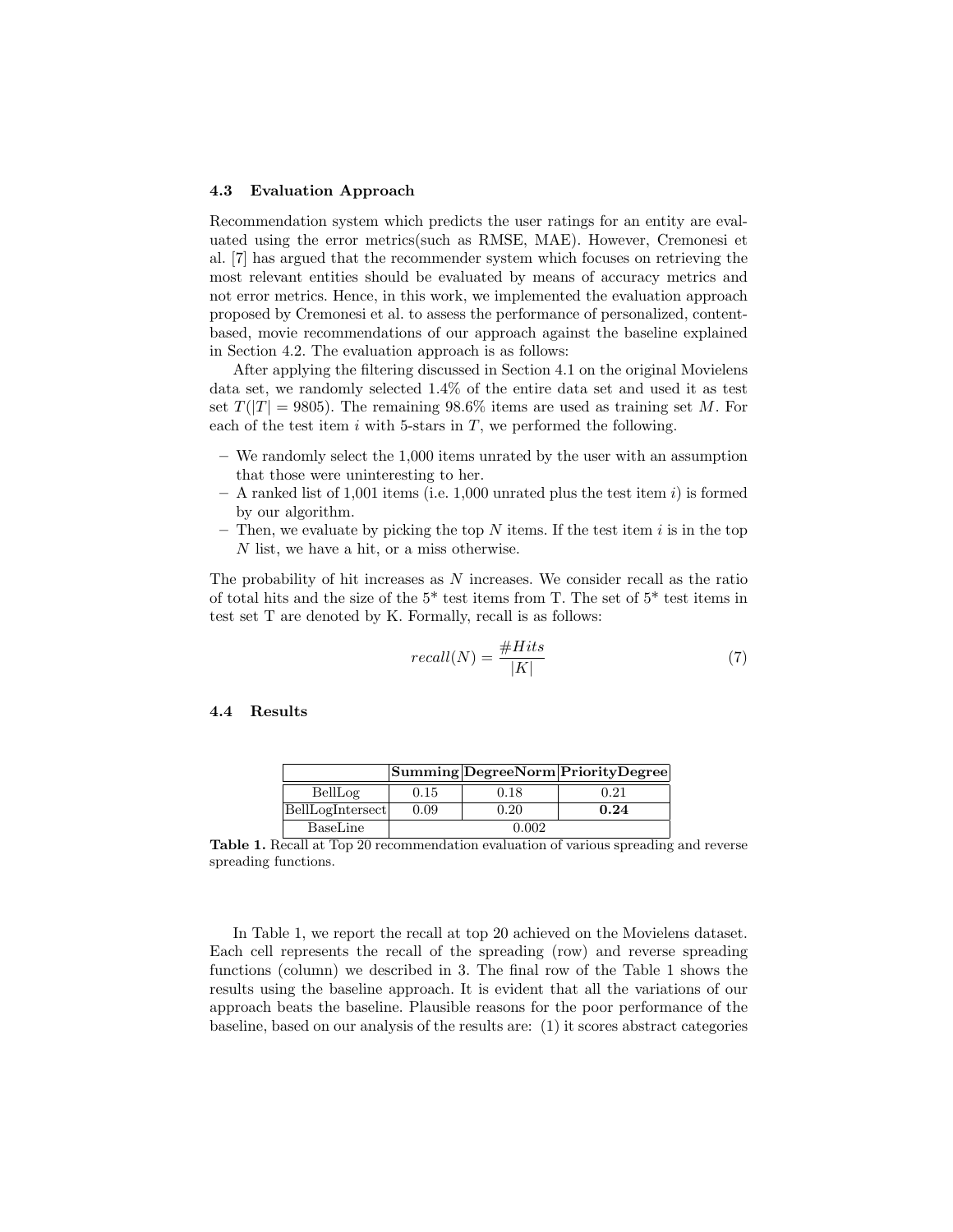higher due to the structure of DBpedia taxonomy. There wasn't significant decay of spreading and the normalization is insufficient; and (2) the categories in the higher level of the taxonomy were common for all the users and entities, hence a pre-existing bias existed during the calculation of pearson correlation.

It is not surprising that Bell Log Intersect is the best performing spreading activation function since the parameters used in the activation function also had significant impact in our previous work [12]. Table 1 proves our intuition of adding new parameters to the reverse spreading activation function. Summing is the most simplest reverse spreading activation function used, and carries two major drawbacks. It: (1) ignores the number of entities associated with the category, which is important since some categories are generic and subsume many entities; and (2) spreads the same activation value to all the entities in the category. However, it is surprising to see that Summing with Bell Log performs better than Summing with Bell Log Intersect. Analyzing this unexpected performance is a part of our future work.

Degree Normalization function normalizes the spread of values from the category as a function of its out-degree. This hinders the importance provided to generic categories from the spreading activation functions. This shows that although, these activation functions achieved significant results in generating hierarchical interests from tweets, there are further areas of improvement to adapt it to recommendations. As we introduce the significance factor among relationships in taxonomy using priority parameter in reverse spreading, we observed the improvements in recommendations. This variation of the reverse spreading activation function performs the best among others we have experimented. The priority that users collaboratively add on Wikipedia for categories of each article does provide enough information to make an impact on recommendations of entities.

# 5 Conclusion and Future work

In this paper we have presented a content-based recommendation algorithm, building upon our previous work, that utilizes the hierarchical structure of a crowd sourced knowledge base. Utilizing spreading activation on a taxonomy, we experimented with different activation functions that leverages various features of the hierarchical structure. In our evaluation we have shown that we perform significantly better than other approaches that harness item taxonomies derived from crowd-sourced knowledge bases. In future, we intend to explore the category graph of DBpedia better for recommendations. Removal of noisy categories can make a significant impact in recommendations, we intend to develop techniques that can help us ignore categories that are not helpful for recommendations. As we have an initial result about the effect of the hierarchical level of categories (abstractness), we plan to optimize the activation function based on the hierarchical levels of the categories. Finally, by experimenting with more features of the hierarchy, we will develop a hybrid recommendation algorithm.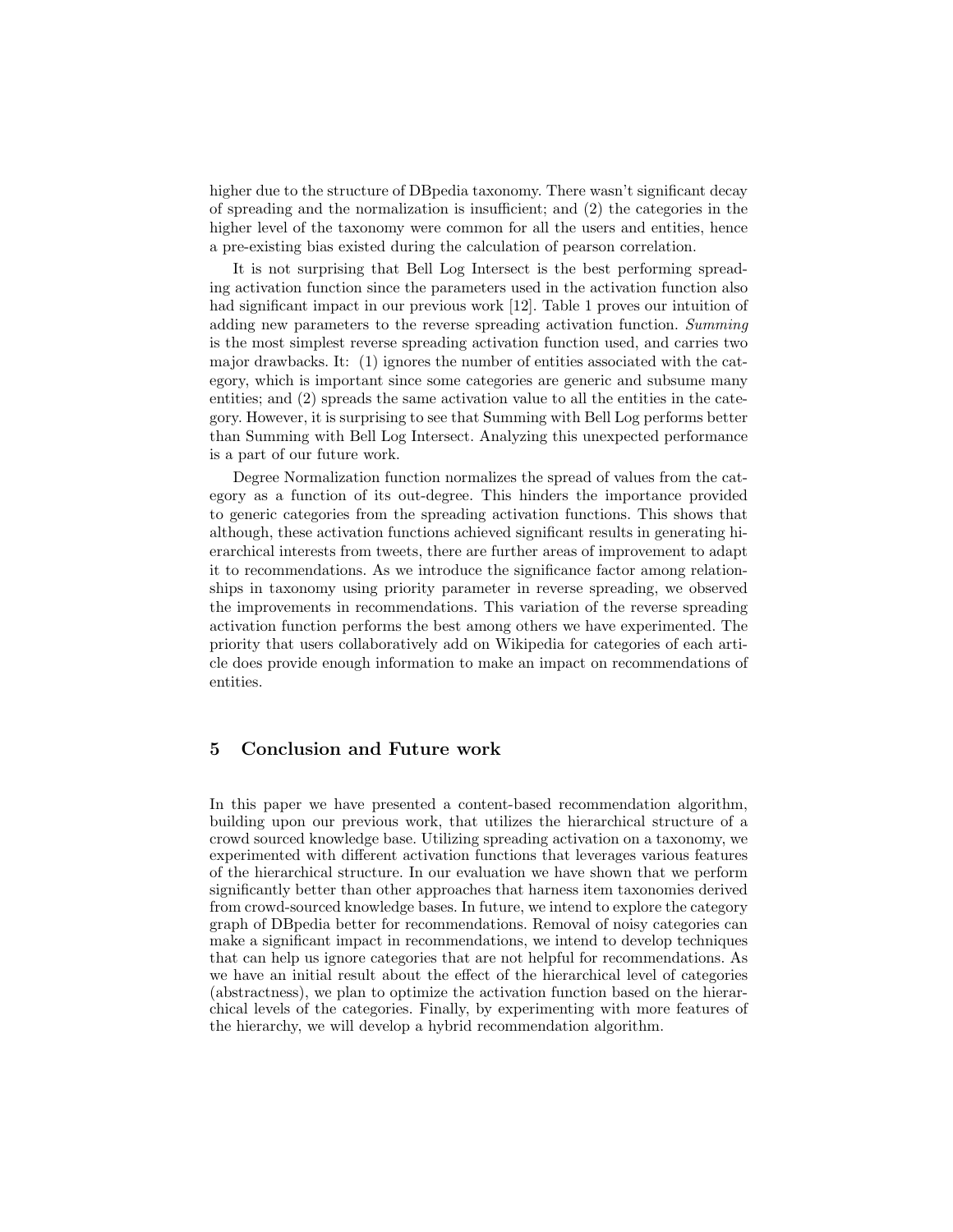### References

- 1. Sören Auer, Christian Bizer, Georgi Kobilarov, Jens Lehmann, Richard Cyganiak, and Zachary Ives. Dbpedia: A nucleus for a web of open data. Springer, 2007.
- 2. Stephan Baumann and Rafael Schirru. Using linked open data for novel artist recommendations. In 13th Internal Society for Music Information Retrival Conference, Porto, 2012.
- 3. Christian Bizer, Tom Heath, and Tim Berners-Lee. Linked data-the story so far, 2009.
- 4. Roi Blanco, BerkantBarla Cambazoglu, Peter Mika, and Nicolas Torzec. Entity recommendations in web search. In Harith Alani, Lalana Kagal, Achille Fokoue, Paul Groth, Chris Biemann, JosianeXavier Parreira, Lora Aroyo, Natasha Noy, Chris Welty, and Krzysztof Janowicz, editors, The Semantic Web ISWC 2013, volume 8219 of Lecture Notes in Computer Science, pages 33–48. Springer Berlin Heidelberg, 2013.
- 5. J. Bobadilla, F. Ortega, A. Hernando, and A. GutiéRrez. Recommender systems survey. Know.-Based Syst., 46:109–132, July 2013.
- 6. Laurent Candillier, Frank Meyer, and Marc Boull. Comparing state-of-the-art collaborative filtering systems. In Petra Perner, editor, Machine Learning and Data Mining in Pattern Recognition, volume 4571 of Lecture Notes in Computer Science, pages 548–562. Springer Berlin Heidelberg, 2007.
- 7. Paolo Cremonesi, Yehuda Koren, and Roberto Turrin. Performance of recommender algorithms on top-n recommendation tasks. In *Proceedings of the Fourth* ACM Conference on Recommender Systems, RecSys '10, pages 39–46, New York, NY, USA, 2010. ACM.
- 8. Rubn Gonzlez Crespo, Oscar Sanjun Martnez, Juan Manuel Cueva Lovelle, B. Cristina Pelayo Garca-Bustelo, Jos Emilio Labra Gayo, and Patricia Ordoez de Pablos. Recommendation system based on user interaction data applied to intelligent electronic books. Computers in Human Behavior, 27(4):1445 – 1449, 2011. Social and Humanistic Computing for the Knowledge Society.
- 9. Tommaso Di Noia, Roberto Mirizzi, Vito Claudio Ostuni, Davide Romito, and Markus Zanker. Linked open data to support content-based recommender systems. In Proceedings of the 8th International Conference on Semantic Systems, I-SEMANTICS '12, pages 1–8, New York, NY, USA, 2012. ACM.
- 10. Jonathan L. Herlocker, Joseph A. Konstan, and John Riedl. Explaining collaborative filtering recommendations. In Proceedings of the 2000 ACM Conference on Computer Supported Cooperative Work, CSCW '00, pages 241–250, New York, NY, USA, 2000. ACM.
- 11. Bhargav Kanagal, Amr Ahmed, Sandeep Pandey, Vanja Josifovski, Jeff Yuan, and Lluis Garcia-Pueyo. Supercharging recommender systems using taxonomies for learning user purchase behavior. Proc. VLDB Endow., 5(10):956–967, June 2012.
- 12. Pavan Kapanipathi, Prateek Jain, Chitra Venkataramani, and Amit Sheth. User interests identification on twitter using a hierarchical knowledge base. In Valentina Presutti, Claudia dAmato, Fabien Gandon, Mathieu dAquin, Steffen Staab, and Anna Tordai, editors, The Semantic Web: Trends and Challenges, volume 8465 of Lecture Notes in Computer Science, pages 99–113. Springer International Publishing, 2014.
- 13. Ken Lang. Newsweeder: Learning to filter netnews. In Proceedings of the 12th international conference on machine learning, pages 331–339, 1995.